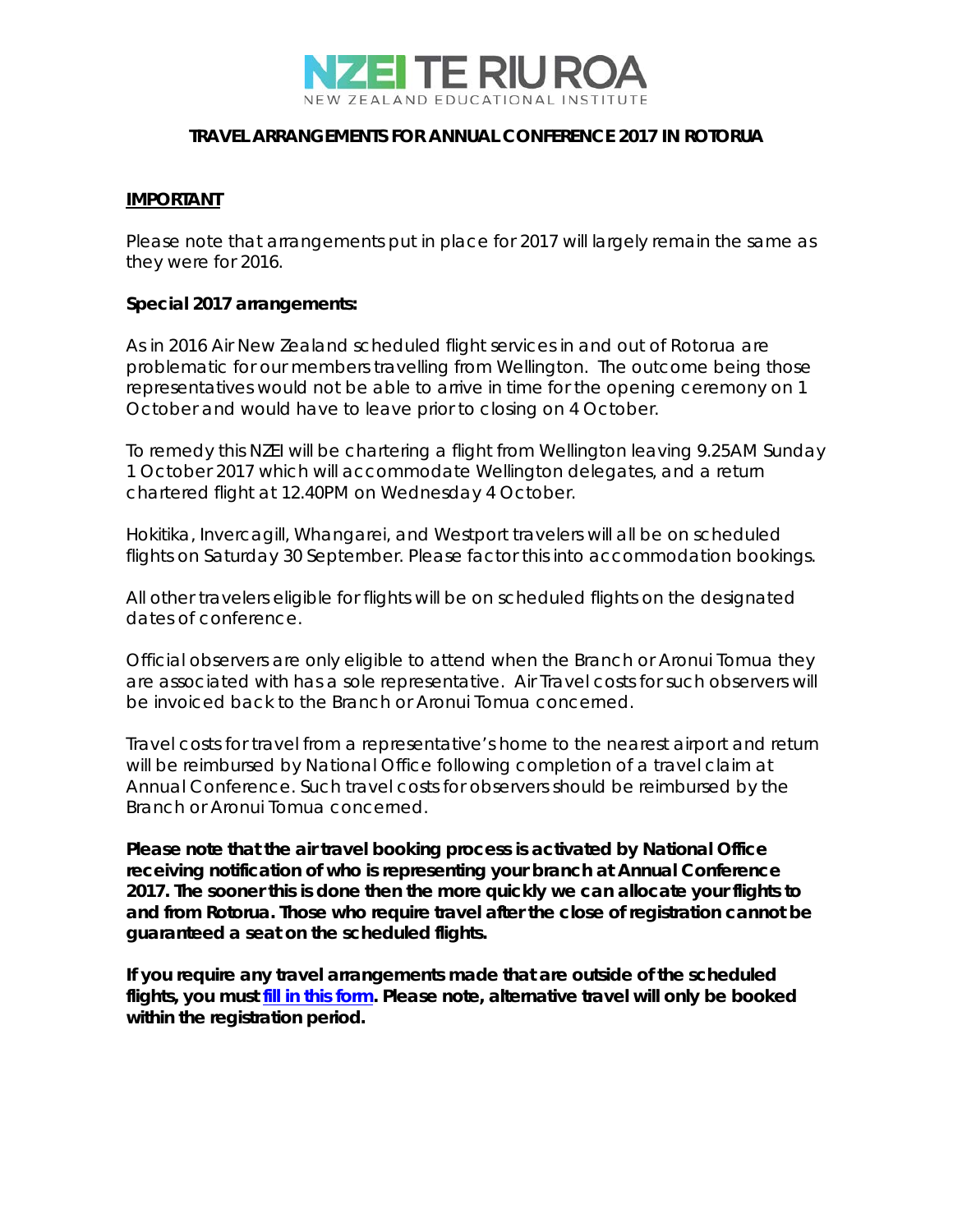

## **TRAVEL TO ROTORUA FROM YOUR HOME BASE**

*The following will be entitled to have their air travel to and from Rotorua arranged* **by**  *and paid for by National Office:*

All representatives and official observers from SOUTH ISLAND Branches, Aronui Tomua and Area Councils.

All Branches making up Te Taitokerau Area Council area, plus those Aronui Tomua formerly part of Te Taitokerau Area Council but now part of Te Pipiri Mananui o Nga Tataha-a-Maui.

All Branches and Aronui Tomua making up the Taranaki Area Council area, plus representatives of that Area Council

Representatives from Branches, Aronui Tomua, and Komiti Pasifika making up the Wellington Area Council, plus representatives of that Area Council.

*The following will be entitled to have their personal use of a motor vehicle reimbursed at 62c per kilometre for return travel from their home to Rotorua:* 

Representatives from Branches, and Komiti Pasifika making up the Auckland Area Council and Counties-Manukau Area Council, plus representatives of that Area Council, plus those Aronui Tomua formerly part of the Auckland Area Area Council but now part of Te Pipiri Mananui o Nga Tataha-a-Maui.

Representatives from Branches and Aronui Tomua making up the Waikato Area Council, plus representatives of that Area council, plus those Aronui Tomua formerly part of the Waikato Area Council but now part of Te Pipiri Mananui o Nga Tatahaa-Maui.

Representatives from Branches and Aronui Tomua making up the Bay of Plenty Area Council, plus representatives of that Area council. plus those Aronui Tomua formerly part of the Bay of Plenty Area Council but now part of Te Pipiri Mananui o Nga Tataha-a-Maui.

We're aware that some branches intend travelling by motor coach or mini-bus - a great idea.